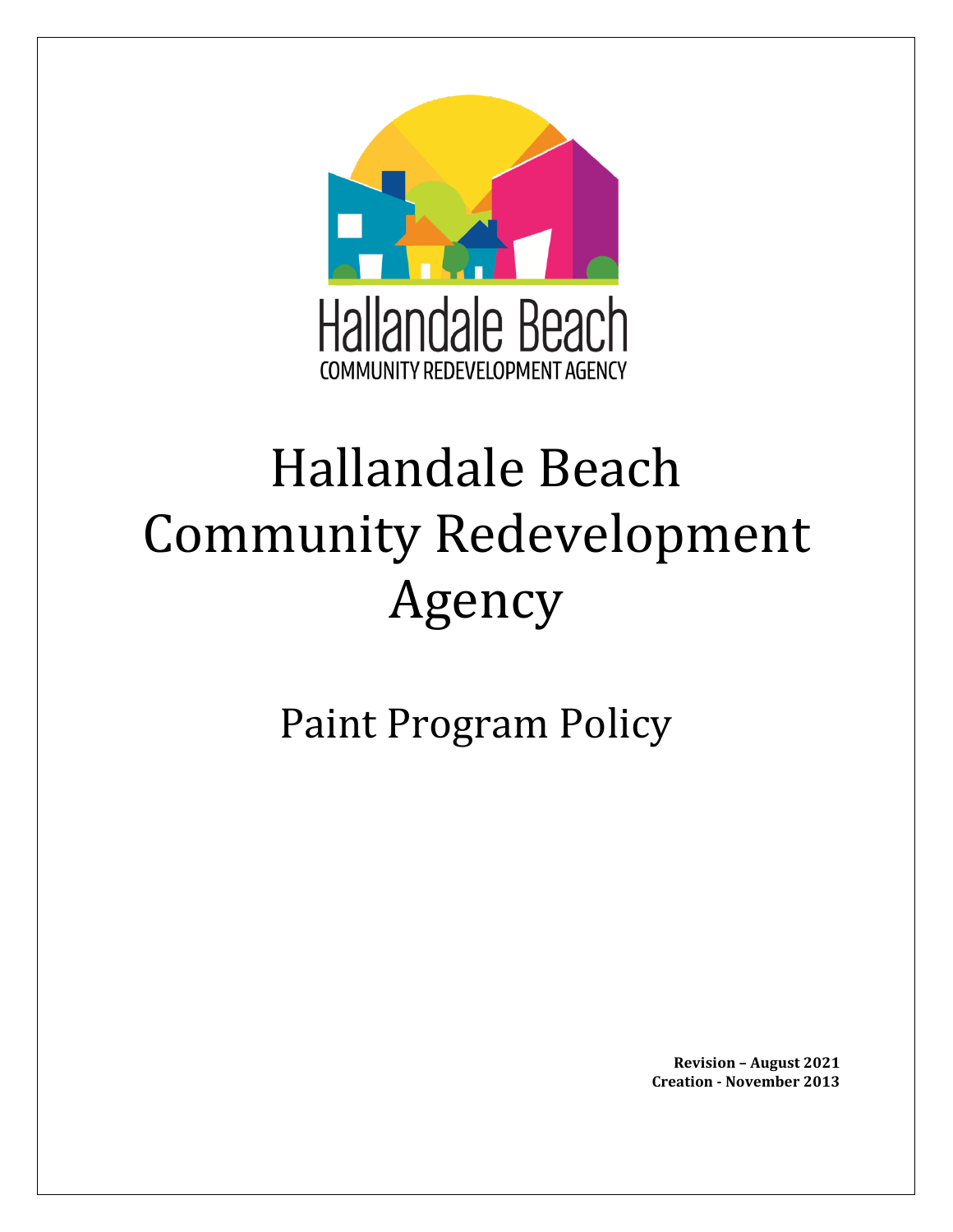## Introduction

The mission of the Hallandale Beach Community Redevelopment Agency (CRA) is to foster and directly assist in the redevelopment of the Community Redevelopment Area in order to eliminate slum and blight, thus improving the attractiveness and quality of life of the area and the City of Hallandale Beach as a whole. The CRA's Implementation Plan, which is available to the public on the CRA's website, provides the framework for projects and activities intended to accomplish this mission, and offers objectives for redevelopment of the area that is also consistent with the citizens' visions as expressed through various neighborhood and area planning initiatives. The policies used to accomplish these goals are targeted at businesses and residents respectively.

#### **PAINT VOUCHER PROGRAM**

#### **Program Overview**

Under the Paint Voucher Program, the Hallandale Beach CRA (HBCRA) will provide a paint voucher, from a selected vendor, worth up to \$500, to be used towards the purchase of A-100 exterior paint and supplies for a residential property that is being painted for by the home owner. The assistance voucher is brand specific and can only be used for the vendor selected by HBCRA.

The program is also available to home/property owners who wish to utilize the services of a qualified paint company/contractor. Homeowners or property owners utilizing the services of a qualified paint company/contractor can receive assistance of up to \$2,500 for single family dwellings and up to \$5,000 for multi-unit dwellings with the HBCRA paying a portion of the cost and the applicant paying the balance (see chart below).

| <b>Dwelling Type</b> | <b>Painting Cost</b>         | <b>HBCRA Covers</b> | <b>Owner Pays</b> |
|----------------------|------------------------------|---------------------|-------------------|
| Single               | Family $\vert$ Up to \$2,500 | 90% of the cost     | 10% of the cost   |
| <b>Dwelling</b>      |                              |                     |                   |
| Multi-Unit Dwelling  | Up to \$5,000                | 75% of the cost     | 25% of the cost   |

#### **Eligibility Requirements**

- The property must be locate within the CRA District.
- The property must be in need of painting as determined by HBCRA staff or City Code Compliance officer.
- The property was last painted over four (4) years ago.
- The property is marred by unfortunate markings such as graffiti, etc.
- Property's aesthetic appeal is undermined by deterioration such as unattractive peeling, chipping, etc.
- Property taxes and utilities must be current.
- Application must be submitted by the property owner.
- Property can only be assisted once every four years.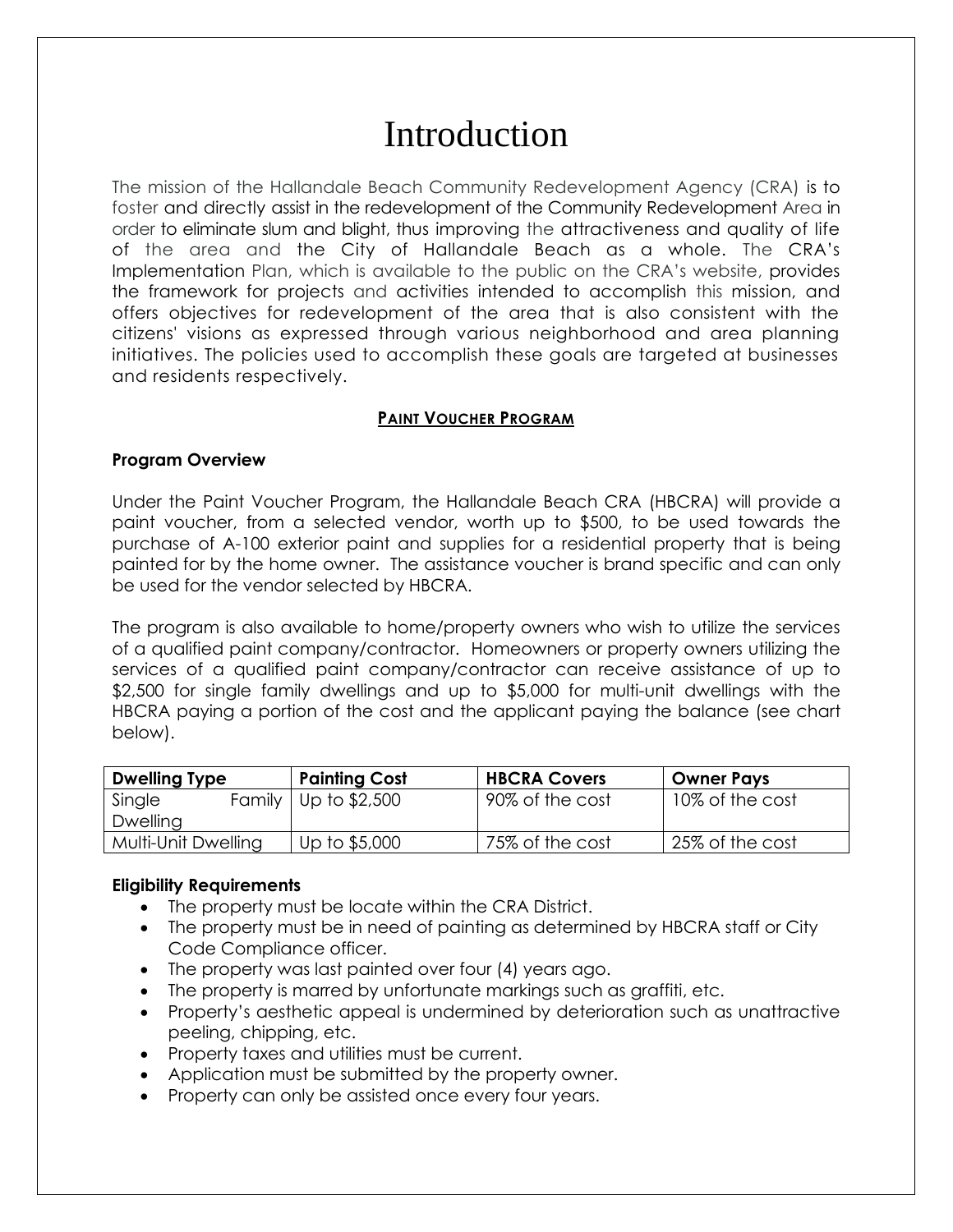#### **Eligible Uses**

Assistance may be used for exterior painting of a single family and multi-unit residential properties that show signs of paint deterioration. Assistance may also be used for single family and multi-unit residential properties in need of patching and pressure cleaning (including driveway, walkway) and minor stucco repairs.

Mobile homes and commercial buildings do not qualify for the paint program.

#### **Fee**

There is no application fee for applicants receiving the \$500 voucher who is painting the house themselves.

There is a \$75 application fee for applicants utilizing the services of a qualified paint company for cost exceeding \$500.

#### **Voucher Process**

Applicants are received by appointment only. Submit only completed application with the required documents and appropriate signature (please print legibly in either black or blue ink). A recent color picture and paint color sample must be submitted along with the application.

Applicants utilizing the services of a professional paint company must submit a paint estimate, from a contractor, along with the application.

HBCRA Coordinator will receive application and confirm that all required documents are attached and determine the applicant's eligibility on the day of appointment. If approved the HBCRA will provide the following:

#### **Homeowners painting their own homes**

• Will receive a paint voucher to purchase paint from a selected supplier.

Note: Home/Units must be painted within 30 days of receiving the voucher. Applicant must provide pictures of the painted house/units within 30 days of receiving the voucher.

#### **Homeowners/property owners utilizing the services of paint company**

• Will receive a conditional approval letter securing the funds.

Note: Home/Units must be painted within 45 days from date of approval. Applicant must provide pictures of the painted house/units, invoice from the contractor for payment, completed payment authorization form check request within 45 days of approval. The portion due from the applicant, to the contractor, must be paid before any invoice can be processed for payment. Payments will be made directly to the contractor with 10 to 15 business days of receiving all required documents from applicant.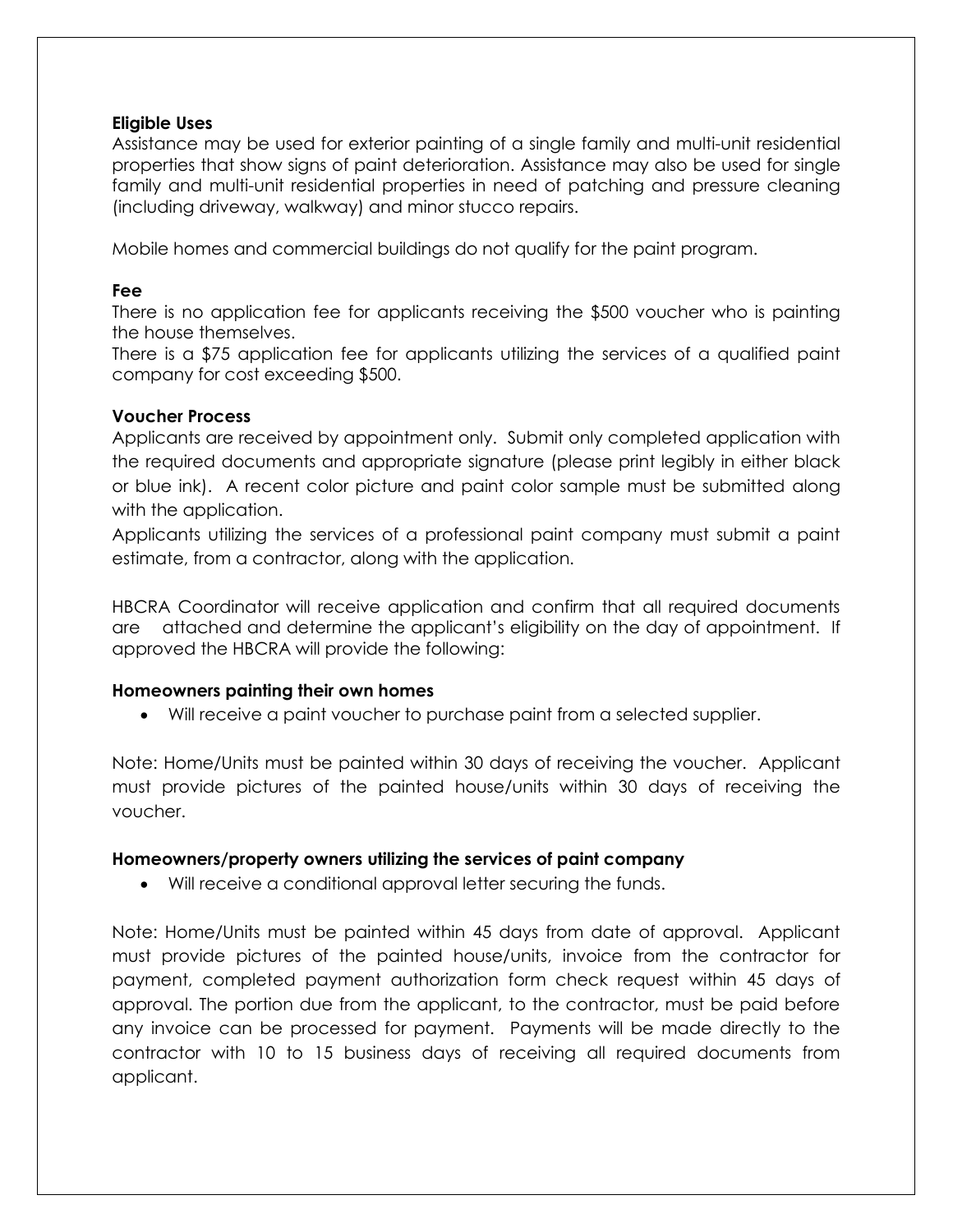Submission of application is not a guarantee of funding. It is the responsibility of the applicant to READ AND UNDERSTAND all aspects of the program's rules/requirements and application.

NOTICE TO THIRD PARTIES: The HBCRA program application does not create any rights for any parties, including parties that performed work on the project. Nor shall issuance of grant/loan result in any obligation on the part of the HBCRA to any third party. The HBCRA is not required to verify that entities that have contracted with the applicant have been paid in full, or that such entities have paid any subcontractors in full. Applicant's warranty that all bills related to the Project for which the applicant is directly responsible is sufficient assurance for the HBCRA to award grant/loan funding. **The deadline to apply for the program, for this fiscal year, is July 29, 2022. HBCRA will receive new applications starting October 3, 2022.**

#### **Required Documents when application is submitted:**

#### **(Please provide copies only of all documents).**

- □ Warranty Deed
- Property Tax Bill *(taxes must be paid in full and current)*
- □ City Utility bill (must be current)
- Picture I.D. *(Driver's License or Florida ID)*
- □ Provide "Before" color pictures
- □ Exterior Paint Color Sample for trim and base
- $\Box$  Estimates ( at least two, if applicable)

#### **Required Documents After Completion of Painting:**

#### **(to be returned to the HBCRA office)**

- □ Provide "After" color pictures
- $\Box$  Final bill from contractor (if applicable)
- □ Completed check request (if applicable)
- □ Completed payment authorization form (if applicable)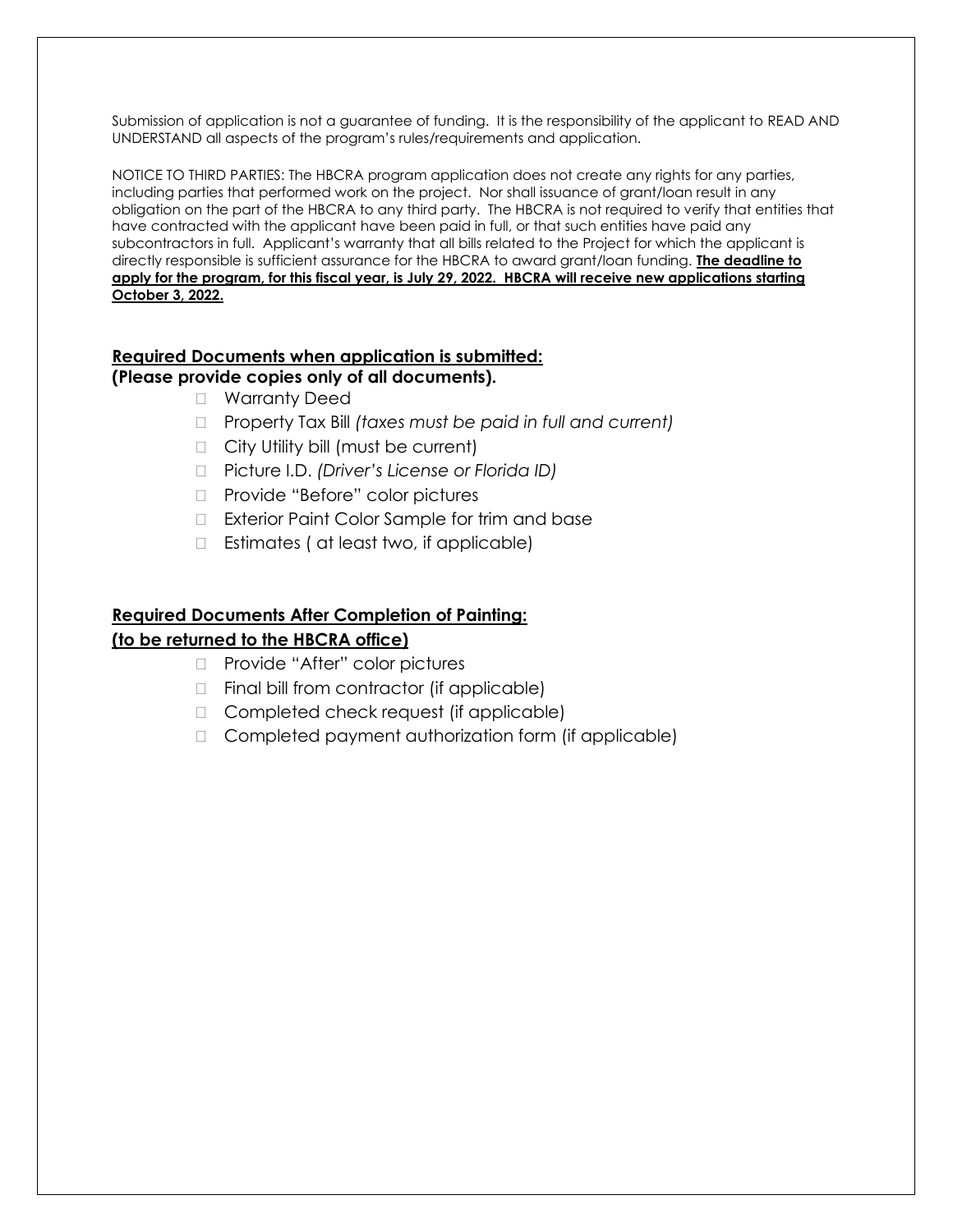| Hallandale Happenings Loomcast Loomber Forum<br><b>HALLANDALE BEACH COMMUNITY REDEVELOPMENT AGENCY</b><br>400 South Federal Highway, Room 241, Hallandale Beach, Florida 33009<br>Phone Number: 954-457-1422   954-457-1303   www.cohbcra.org<br><b>Paint Voucher Program Application</b> |
|-------------------------------------------------------------------------------------------------------------------------------------------------------------------------------------------------------------------------------------------------------------------------------------------|
|                                                                                                                                                                                                                                                                                           |
|                                                                                                                                                                                                                                                                                           |
|                                                                                                                                                                                                                                                                                           |
|                                                                                                                                                                                                                                                                                           |
|                                                                                                                                                                                                                                                                                           |
|                                                                                                                                                                                                                                                                                           |
|                                                                                                                                                                                                                                                                                           |
|                                                                                                                                                                                                                                                                                           |
|                                                                                                                                                                                                                                                                                           |
|                                                                                                                                                                                                                                                                                           |
| (if                                                                                                                                                                                                                                                                                       |
| Cell Phone: <u>___________________________</u>                                                                                                                                                                                                                                            |
|                                                                                                                                                                                                                                                                                           |
|                                                                                                                                                                                                                                                                                           |
| Monthly Mortgage \$ ________________ Household Size: ____________________________                                                                                                                                                                                                         |
| Type of Ownership: Single Family ______ Townhouse ______ Other _____                                                                                                                                                                                                                      |
|                                                                                                                                                                                                                                                                                           |
| Date                                                                                                                                                                                                                                                                                      |
|                                                                                                                                                                                                                                                                                           |
| Date                                                                                                                                                                                                                                                                                      |
|                                                                                                                                                                                                                                                                                           |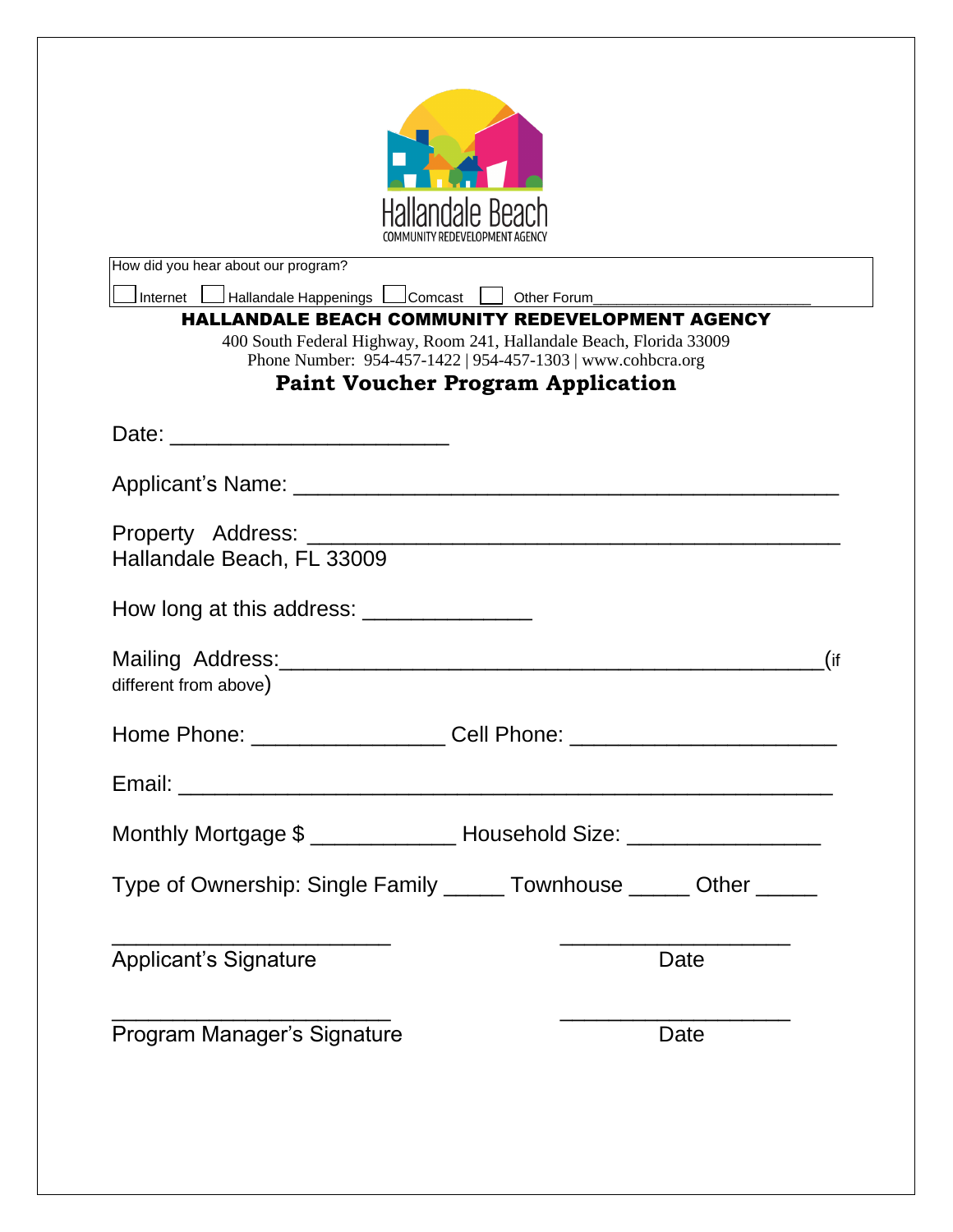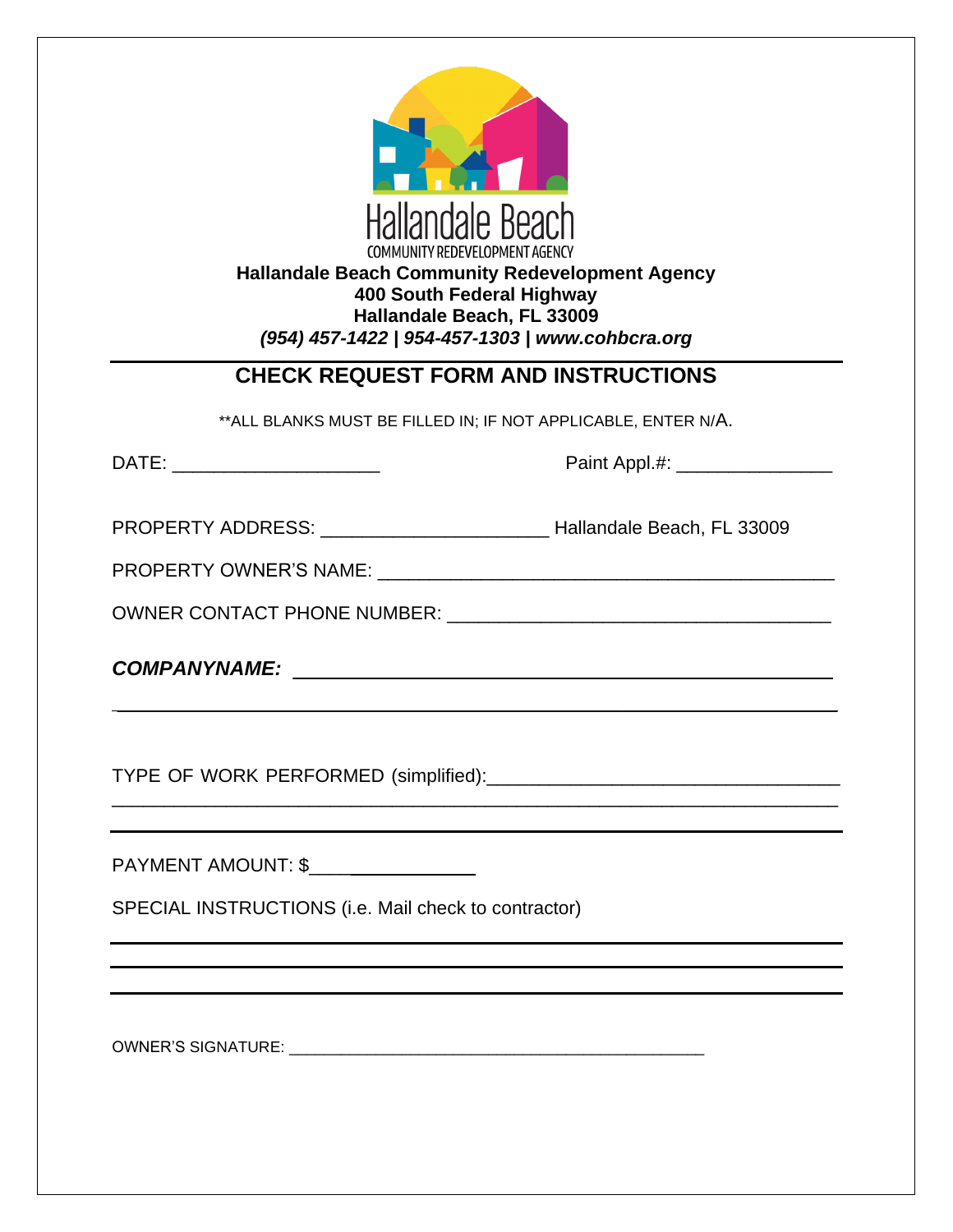### **HALLANDALE BEACH COMMUNITY REDEVELOPMENT AGENCY 400 S. Federal Highway Hallandale Beach, FL 33009**

### **Payment Release Authorization Form**

The Community Redevelopment Act of 1969, codified as Part III of Ch. 163, F.S., was enacted to enable counties and municipalities to eliminate and prevent the development or spread of slums and urban blight, to encourage needed community rehabilitation and to provide for the redevelopment of slums and blighted areas.

- This form is applicable to the Paint Program. A separate authorization must be submitted with each request for payment to a contractor.
- This authorization may be cancelled or changed by the homeowner at any time prior to the release of payment by providing a written notice to the HBCRA. Homeowner is responsible for notifying the third party of changes and cancellations of payment.

| Check payable to:      |       |       |     |  |                                                        |  |  |
|------------------------|-------|-------|-----|--|--------------------------------------------------------|--|--|
| Company Name           |       |       |     |  | W-9 form is required.<br><b>Check if Documentation</b> |  |  |
| Tax ID (SSN/FEIN)      |       |       |     |  | is on file                                             |  |  |
| <b>Mailing Address</b> | City  | State |     |  | Zip                                                    |  |  |
| <b>Contact Name</b>    |       | Title |     |  |                                                        |  |  |
| E-mail Address         | Phone | Ext.  | Fax |  |                                                        |  |  |

#### **Paint Program Customer Signature Area**

I am authorizing the payment of the funds associated with the Paint Program in the amount of \$\_\_\_\_\_\_\_\_\_\_\_\_to the third party named above. I understand and agree that I will not be receiving the payment directly from HBCRA. I also understand and agree that my release of payment to a third party does not exempt me from the program requirements and terms and conditions specified in the loan documents.

**Print Name: Date: (mm/dd/yyyy)**

**Signature: \_**

*Electronic signatures are not accepted for this form. Owner must affix original signature and submit to HBCRA.*